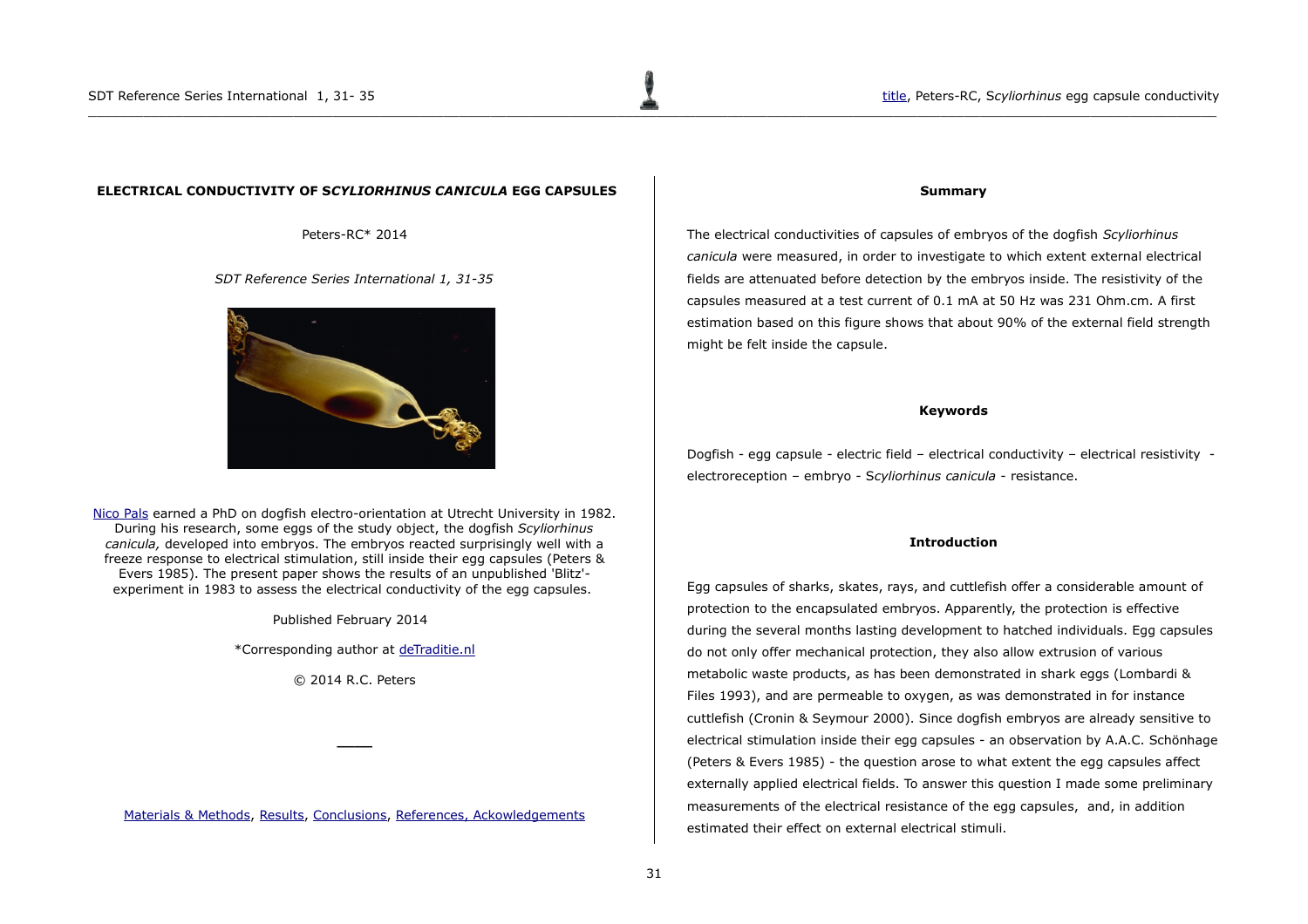### <span id="page-1-0"></span>**Materials and Methods**

*Capsule holder.* To measure the electrical resistance of the capsules of the dogfish embryos, circular discs were cut from the empty capsules when the embryos had hatched. The capsule samples were mounted in a segmented perspex tube with an inner diameter of 11 mm, corresponding roughly to  $0.95 \text{ cm}^2$  cross-section (fig 1). The perspex tube was designed earlier for measurements of skin impedance and potentials in catfish (Schouten 1977; Schouten & Bretschneider 1980). At both ends of the tube silver plate electrodes were mounted for generation of the test current. The sample of the egg capsule was rigidly clamped between the segments of the tube at various distances from the reference electrode (fig 2). Along the tube, small holes were drilled into the wall as to pass electrodes to measure the potential drop over a length of tube, *i.e.* either a column of seawater or a column of seawater containing the egg capsule sample.

*Test current and resistance measurement.* The resistance of the egg capsule sample was determined by passing a constant current through the seawater column with and without egg capsule sample, and measuring the potential drop over the column, which with the help of Ohm's law yields the resistance of the egg capsule (Bretschneider & de Weille 2006). The experimental protocol, dated 83[1](#page-1-1)220-PETR<sup>1</sup>, is incomplete. The description of the recording electrodes is missing. In retrospect, the use of a test current of 50 Hz square wave suggests that I tried to measure at various frequencies including dc, but decided to switch to 50 Hz ac, as soon as I discovered that the measured signal was too noisy to read from the oscilloscope. Both recording electrodes were via custom built Gain 1 followers connected to a Princeton Applied Research 113 differential preamplifier, with Gain 10 and bandwidth dc<f<1 kHz. Most likely the recording electrodes were AgAg/Cl with seawater filled salt bridges, because the available alternatives, silver wires or stainless steel

injection needles, were less suitable. Apparently the test was done in a hurry, which would explain why eventually I used an ordinary voltmeter with pointer to measure the potential drop over the seawater column. The test current of about 0.1 mA effectively was provided by a custom built current source. The temperature of the seawater was 17.5  $\degree$  C; the specific resistance was 30 Ohm.cm.



*Fig 1. Photograph of the segmented measuring tube. Both end sections contained silver plate electrodes to generate the test current. The circular sample of the egg capsule could be clamped between two tube segments, and pressed firmly to prevent current shunting. Holes of 1 mm diameter were drilled in the tube wall every 5 cm to insert electrolyte cannulae or silver wire electrodes to measure the potential drop over the water column inside, with or without egg capsule sample. Inner diameter of the tube 11 mm. Originally designed for Schouten (1977) and Schouten & Bretschneider (1980).*

<span id="page-1-1"></span><sup>1</sup> 831220 means December 20, 1983. PETR is the code used at the time by the Academic Computer center for the author.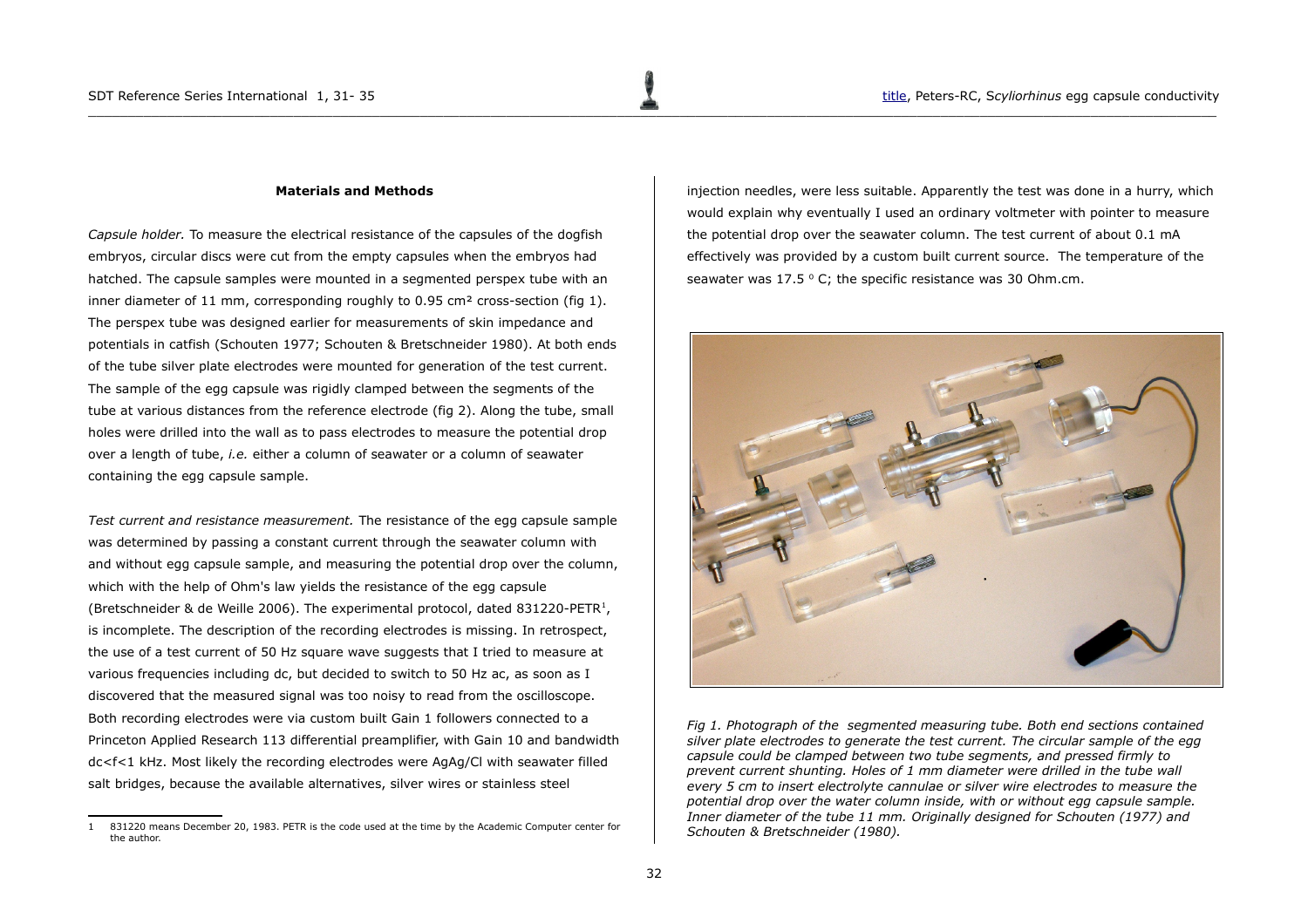

*Fig 2. Schematic diagram of the tube, current source, and measuring sites. Black ends silver plate constant current source electrodes. Dotted line: egg capsule sample. Arrows: measuring sites. Numbers: distance to the reference electrode in cm. The measuring electrodes connect to a differential amplifier; the most right electrode is the reference electrode.*

## <span id="page-2-0"></span>**Results**

The average thickness of the wet egg capsules, measured with a marking gauge, was 0.35 mm. The capacitive reactance of 1 cm<sup>2</sup> of egg capsule at 50 Hz is in the MOhm range and its shunting of the test current can apparently be neglected hereafter. Only the resistive component of the egg capsule impedance determines the current flow. The measured potential differences over the resistance of the seawater column with egg capsule and without capsule are given in table 1. To avoid systematic errors, and since systematic errors of the test current disappear from the calculations, the test current (I) was calculated from the voltage drop over the seawater column, divided by the calculated resistance of the column according to I = V / R, where V is the measured voltage drop over the column in mV, R is the

| cm |       |      |      |      |      |      |      |                            | Row average mV | ΔV mV |
|----|-------|------|------|------|------|------|------|----------------------------|----------------|-------|
| 23 | 100.0 | 98.3 | 99.0 | 99.5 | 99.2 | 98.0 | 99.2 | 99.0                       | 99.0           |       |
| 18 | 80.0  | 78.2 | 78.5 | 78.9 | 78.8 | 78.0 | 79.2 | 78.5                       | 78.7           |       |
| 14 | 63.0  | 60.7 | 61.2 | 61.2 | 61.3 | 60.2 | 61.8 | 61.0                       | 61.3           |       |
| 9  | 40.0  | 39.6 | 40.0 | 40.0 | 40.0 | 40.0 | 40.8 | 39.9                       | 40.0           |       |
| 5  | 21.0  | 21.2 | 21.0 | 21.0 | 21.0 | 20.3 | 21.0 | 21.0                       | 20.9           |       |
|    |       |      |      |      |      |      |      |                            |                |       |
| 23 | 98.0  | 98.3 | 98.5 |      | 99.0 | 96.5 | 98.0 | 99.0                       | 98.2           | 0.8   |
| 18 | 77.5  | 78.0 | 78.0 |      | 78.5 | 76.0 | 77.5 | 78.4                       | 77.7           | 1.1   |
| 14 | 60.0  | 60.6 | 60.6 |      | 60.3 | 59.0 | 60.2 | 61.0                       | 60.2           | 1.1   |
| 9  | 39.0  | 39.0 | 39.1 |      | 39.0 | 38.0 | 39.1 | 40.0                       | 39.0           | 1.0   |
| 5  | 21.0  | 21.0 | 21.0 |      | 21.0 | 20.3 | 21.0 | 21.0                       | 20.9           | 0.0   |
|    |       |      |      |      |      |      |      | <b>Difference average:</b> | 1.0            |       |

*Table 1. Potential drop over the seawater column. Left column: distance between the measuring electrodes. The rows marked light blue represent potential drops over the seawater column with egg capsule. The rows marked yellow represent potential drops over columns of seawater only. The white column represents a missing data series. Last column: potential change due to presence of egg capsule.*

calculated resistance according to  $R = rho * L/O$ , where rho is the specificresistance of seawater in Ohm.cm, L is the length of the water column in cm, and O is the cross-section of the tube in cm² (*cf* Bretschneider & de Weille 2006). Comparison of the voltage drops over the columns of various lengths gave an average value of  $I =$ 0.135 mA effectively.

From the values of table 1 can be inferred that the average potential difference ΔV between the seawater column with and without egg capsule is 1.0 mV. The increase in resistance ΔR due to the presence of the egg capsule is therefore

 $ΔR = ΔV/I = 1.0/0.135 = 7.4 Ohm$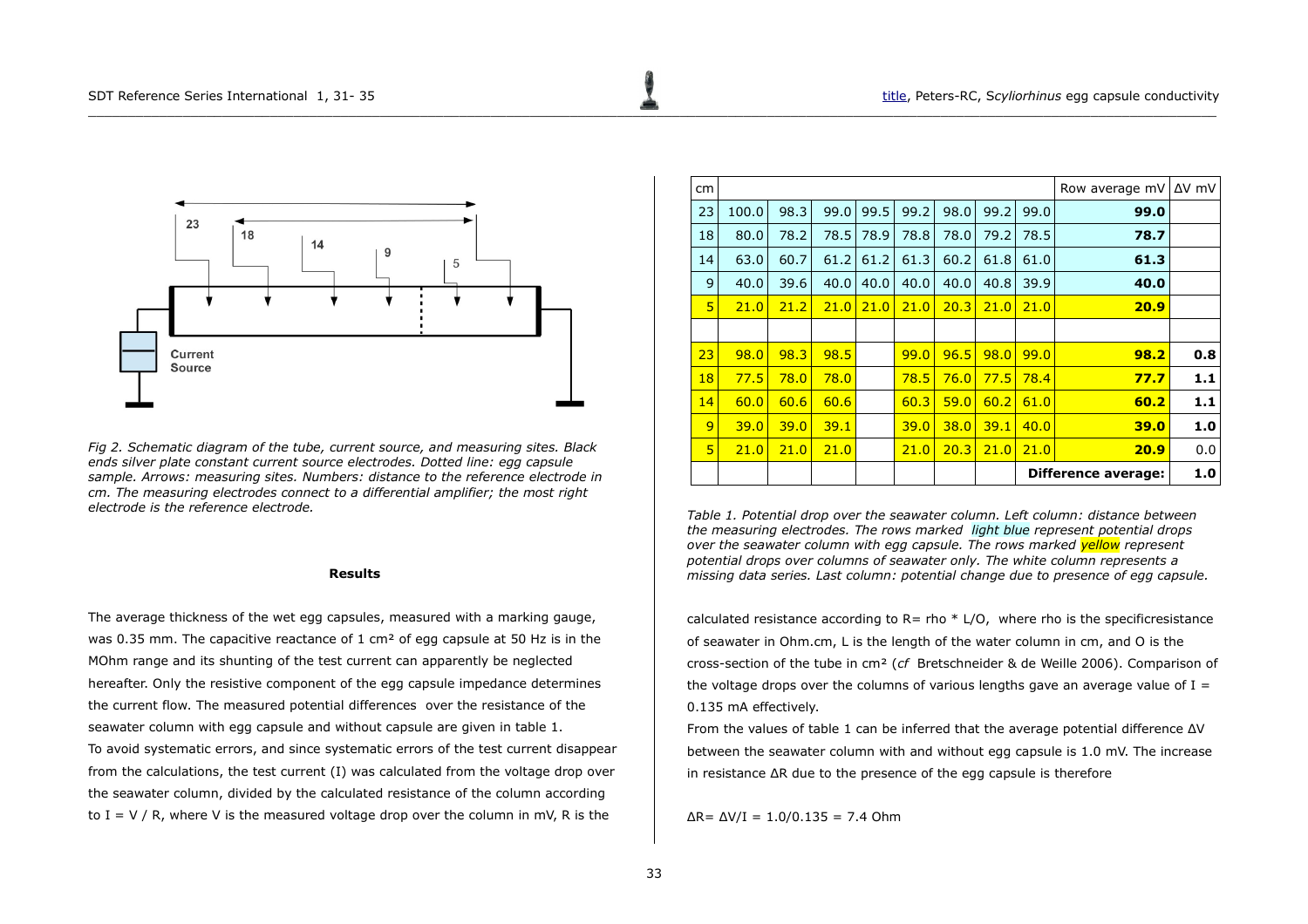Calculation of the increase of specific resistance of the egg capsule by  $\Delta$ rho =  $\Delta$ R<sup>\*</sup> O/L, where L is the thickness of the egg capsule, and O is the crosssection of the tube yields

 $\Delta$ rho = 7.4  $*$  0.95 / 0.035 = 201 Ohm.cm.

Because the specific resistance rho of seawater replacing the egg capsule was already 30 Ohm.cm, the resistivity of the egg capsule is  $201 + 30 = 231$  Ohm.cm.

### **Effect of capsule on external electric fields**

Earlier tests (Peters 1979, unpublished) suggested that embryos inside their capsules were slightly less sensitive to electrical currents that small dogfish of roughly the same size outside the capsules. In order to estimate the effect of the egg capsule on the electric fields inside the capsule, one of Holzer's formulae (Holzer 1933) can be used to describe the effective stimulation of eggs in a bath. As a first approximation the dogfish embryo capsule can be considered as a sphere with an inner radius of 1 cm, and an outer radius of 1.035 cm, filled with seawater. According to Holzer the current density  $\text{J}_\text{k}$  inside such a sphere can be calculated by

 $J_{b}/J_{k} = k_{b} * A + B$  (Holzer 1933, page 824, formula 8)

#### where

 $k_b$  is the specific conductivity of the bath medium in Ohm $^{-1}$ .cm $^{-1}$ 

A =  $(2/9) * (1/k<sub>m</sub>) * [(2n +1) + d * (n-1)]$  $B = (1/9) * [(2n +1) - 2 d * (n-1)]$ 

### and

 $k_m$  = specific conductivity of egg capsule in Ohm<sup>-1</sup>.cm<sup>-1</sup>

 $n = (k_m / k_k)$ , where  $k_m$  = specific conductivity of egg capsule, en k<sub>k</sub> specific conductivity of egg interior, in this example seawater.

 $d = (b/a)<sup>3</sup>$ , where b inner radius of egg capsule, a outer radius of egg capsule.

For  $k_k = k_b = 0.033$  Ohm<sup>-1</sup>.cm<sup>-1</sup>,  $k_m = 0.0049726$  Ohm<sup>-1</sup>.cm<sup>-1</sup>, b = 1 cm, and a = 1.035 cm, it follows that  $J_b / J_k = 1.1$ , implying that the current density inside the egg capsule is 90 %f the external current density, the current density in the surrounding bath.

### <span id="page-3-0"></span>**Discussion**

Although the measurements and calculations presented above must be considered as a rough first approach – not having enough weight to submit these findings as a manuscript to the demanding editor of a scientific periodical – they nevertheless give a fair estimate of the electrical properties of the egg capsule. Egg capsules, whether of sharks, skates, rays or cuttlefish protect the eggs against a number of disadvantageous external influences by giving mechanical protection. Still the embryo should have access to oxygen, and metabolic waist products should be expelled. That this is the case has been demonstrated (e.g. Cronin & Seymour 2000, Lombardi & Files 1993). Apparently the permeability of the egg capsule also extends to electrical currents, allowing the embryo in the early stages of development to experience the presence of external electrical stimuli. A possible profit of this sensitivity has been discussed by Kempster *et al* (2013). See for an overview of detection thresholds Elasmobranch fish Peters *et al.* (2007).

#### **Conclusions**

Dogfish embryo's can feel external electrical fields because the electrical resistance of the egg capsule is sufficiently low lo have the current pass.